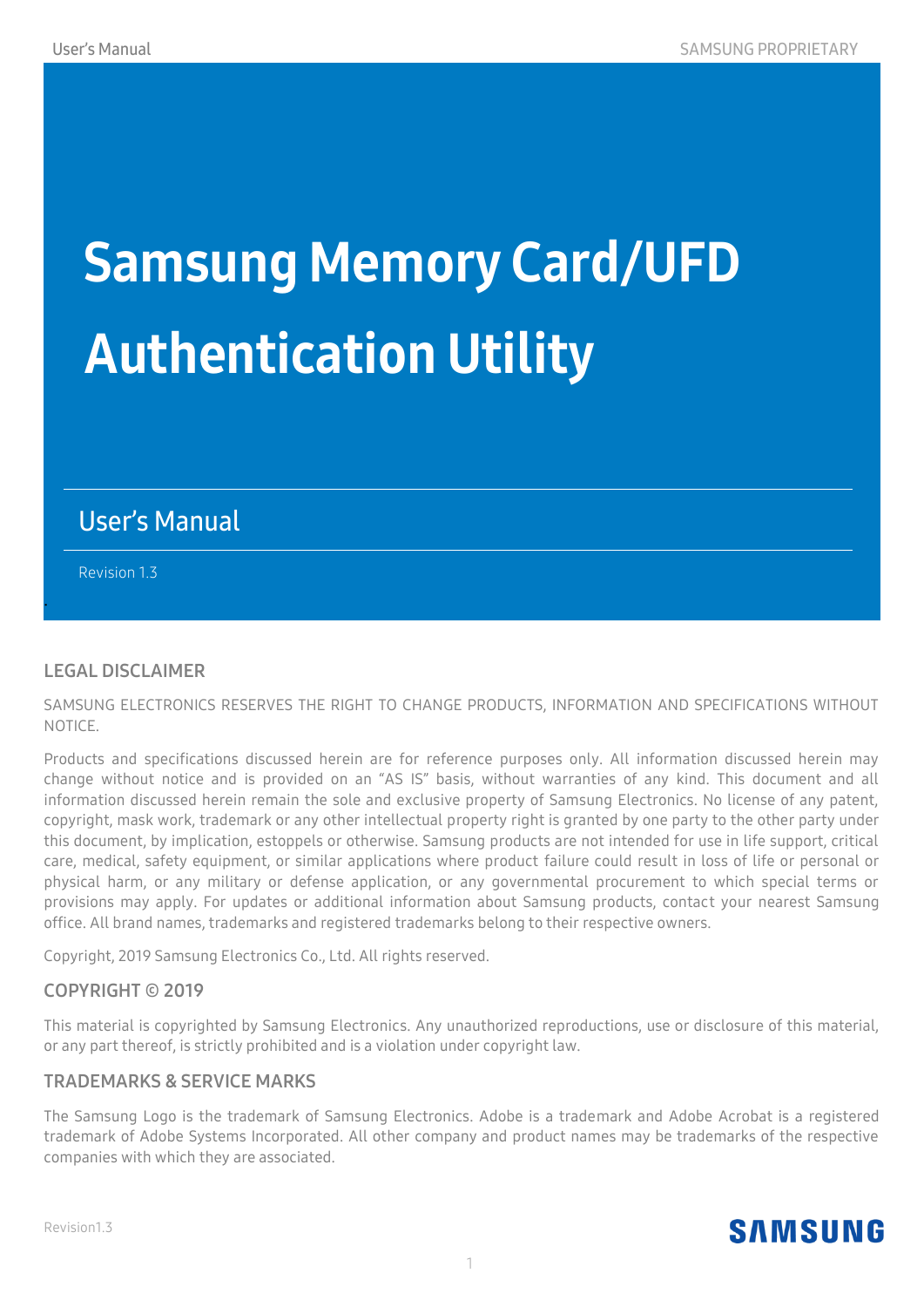# Introduction

#### Samsung Memory Card/UFD Authentication Utility

Samsung Authentication Utility can distinguish official Samsung Products from others. It can support both Samsung Memory Card and UFD. In case of Memory Card, this utility only supports the product with the V mark ( $\bullet$ ). In case of UFD products (Bar Plus), V mark with 'Authentication Available' wording is on the package of the products. Only such products can be authenticated by the Utility.

#### User Guide

1. The Utility supports Korean, English, and Chinese languages. English is the default language chosen. Utility prompts the "End User License Agreement" (EULA) only once at the first time of launch. In order to proceed further, user needs to agree. Once agreed, EULA will not be prompted again.



## **SAMSUNG**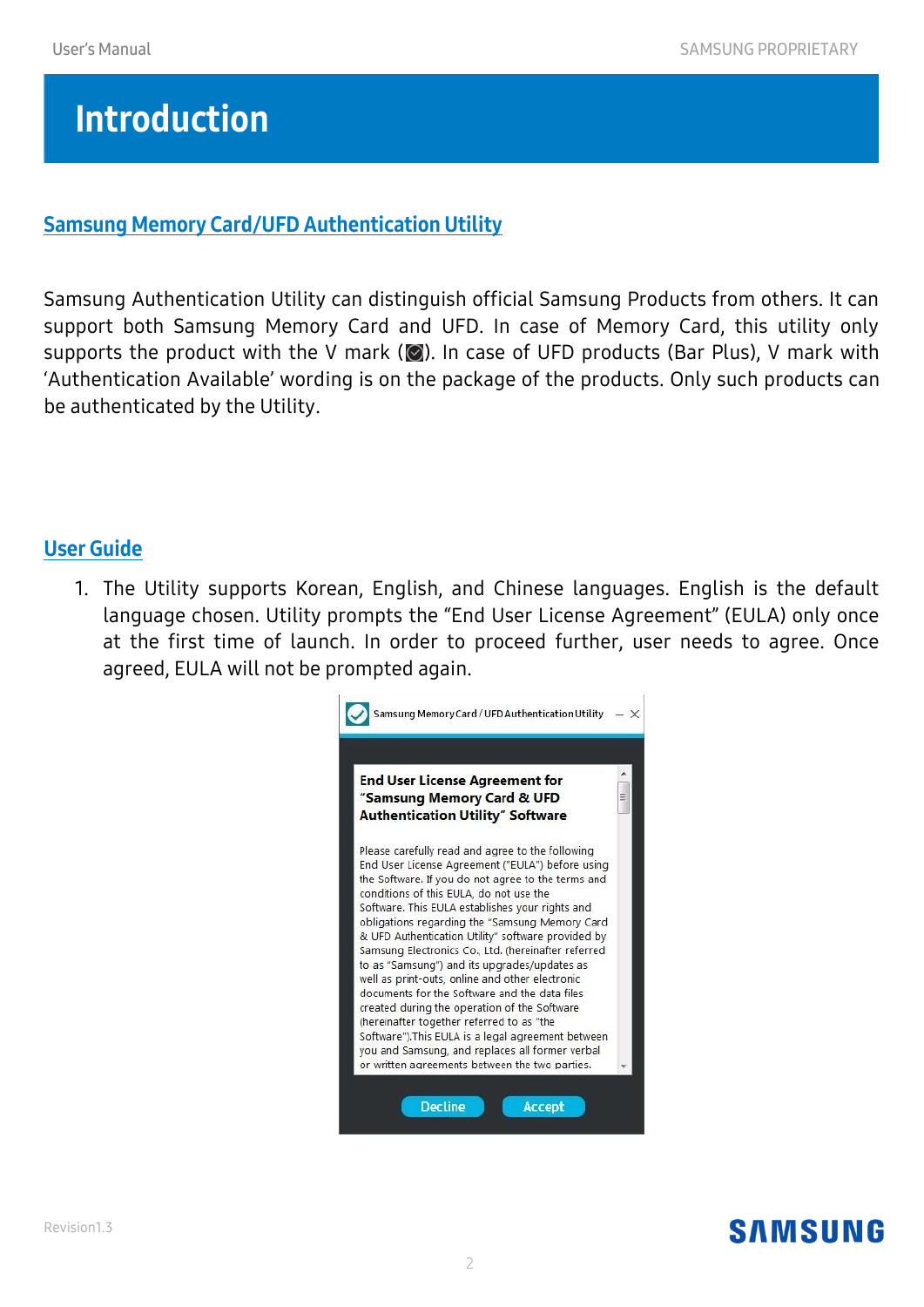2. After the Utility is downloaded and EULA is accepted, the software automatically recognizes the Memory Card/UFD connected to PC. Automatic authentication occurs when only one Memory Card/UFD is connected to PC.



3. If there is no Memory Card/UFD connected to PC, Utility shows "Insert a Memory card / USB Flash Drive" message. Then, if user inserts a Memory Card/UFD, Utility automatically recognizes and authenticates it.



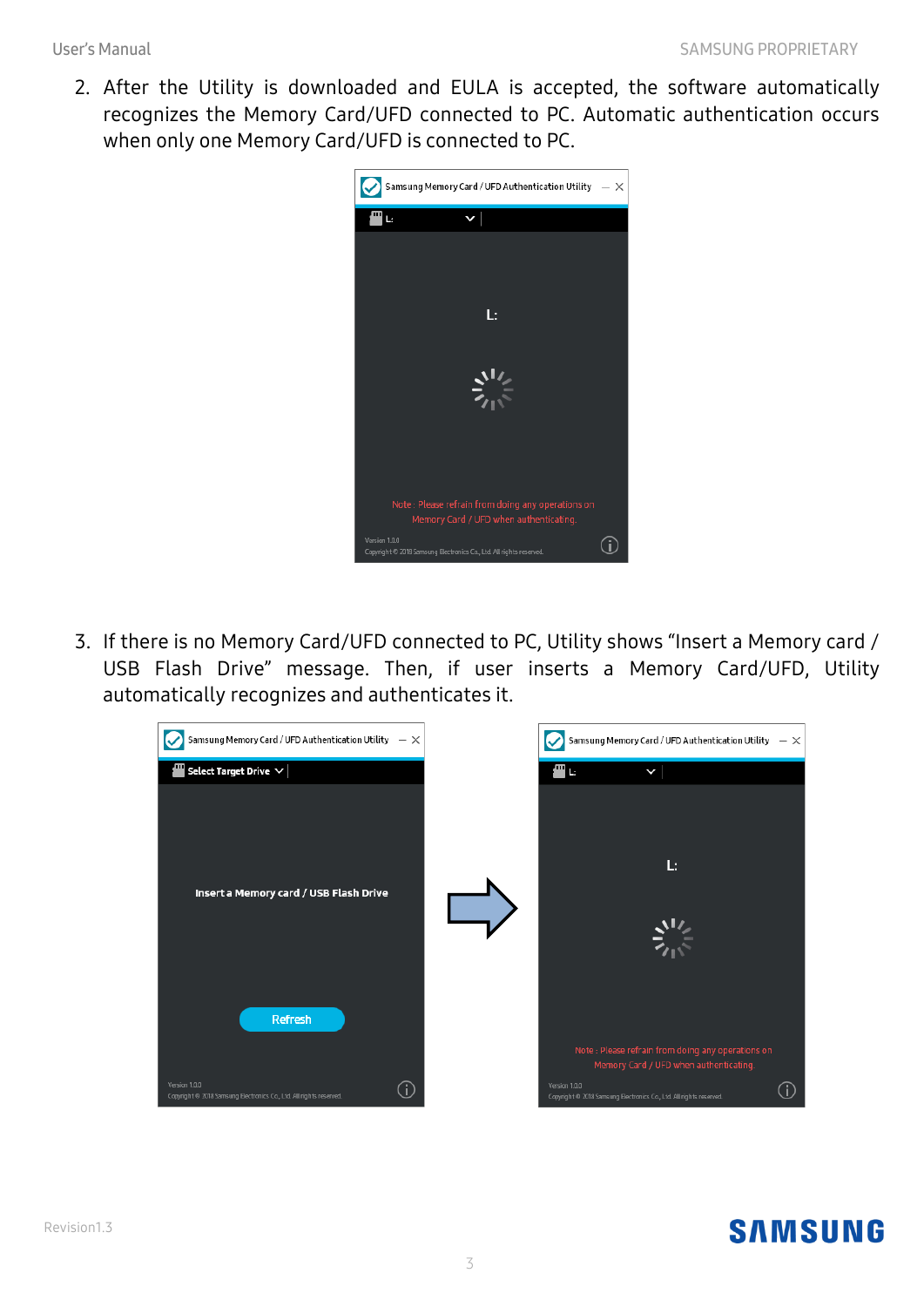4. If more than two Memory Card/UFDs are connected to PC, user should select the target drive to authenticate. When user selects the target drive, Utility runs authentication and shows the result of whether or not the product is a genuine Samsung Card/UFD product.



5. Generally Utility reports authentication results in 5 seconds.





## **SAMSUNG**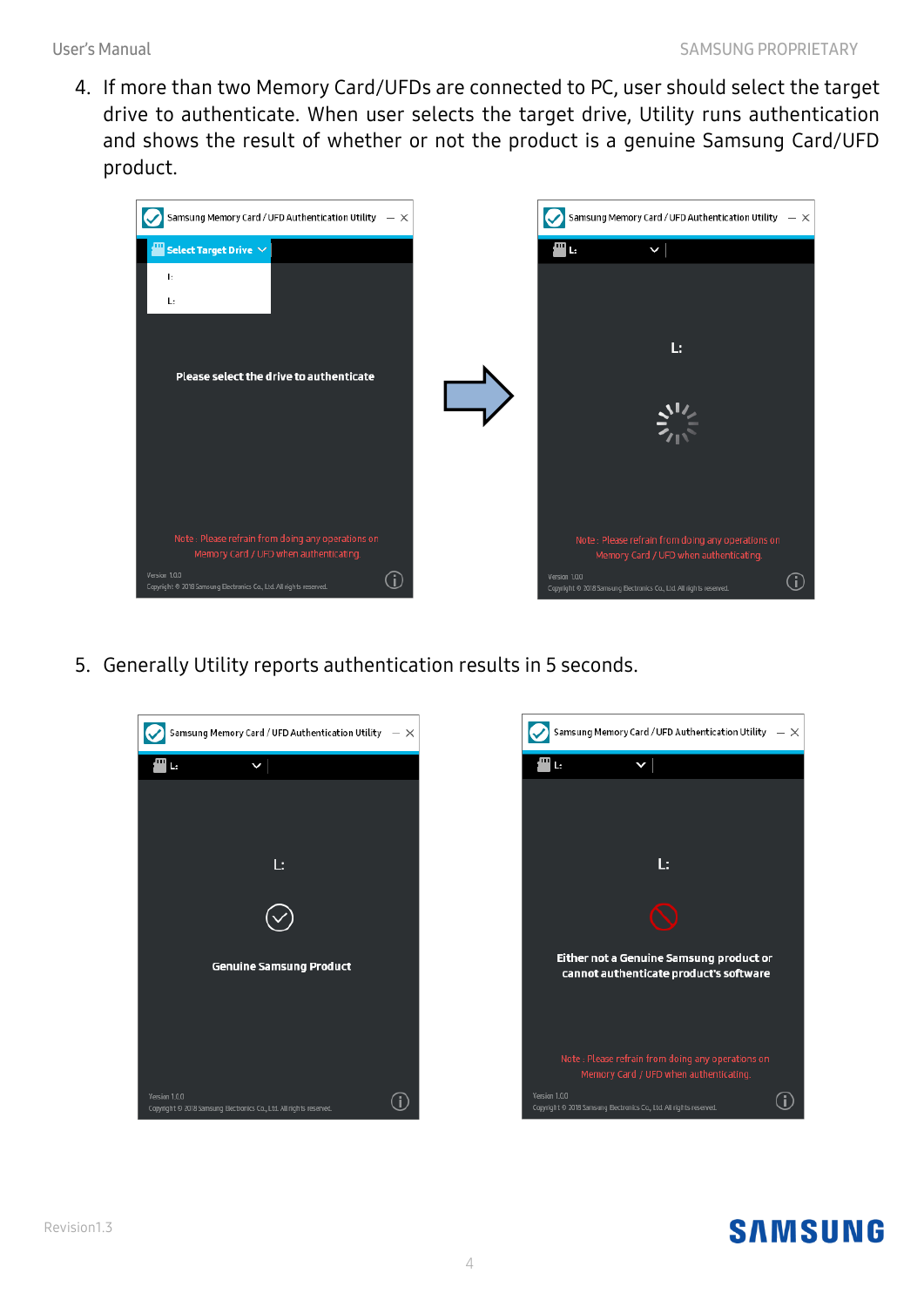# System Requirements

| Component           | Requirements                                                                                       |
|---------------------|----------------------------------------------------------------------------------------------------|
| Operating System    | Windows 7 (32/64bit)<br>Windows 8 & 8.1 (32/64bit)<br>Windows10 (32/64bit)                         |
| Supported Languages | Korean, English, Chinese (Simplified)                                                              |
| Micro SD Card       | Samsung PRO Endurance Card<br>Samsung EVO Select Card<br>Samsung EVO Plus Card<br>Samsung EVO Card |
| <b>UFD</b>          | Samsung Flash Drive BAR Plus<br>Samsung Flash Drive FIT Plus<br>Samsung Flash Drive DUO Plus       |